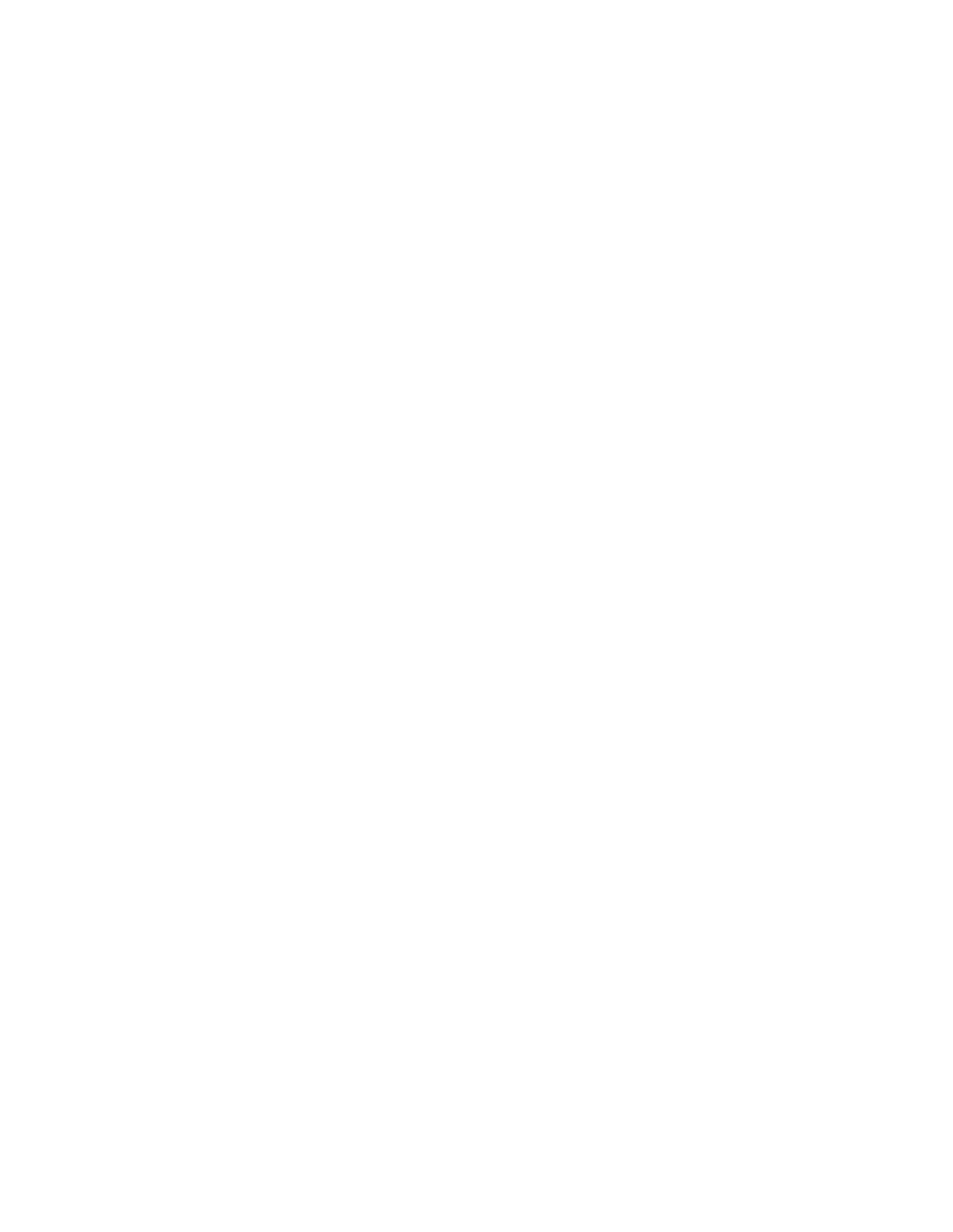### **HILL, Justice.**

[¶1] Appellant, Jeremy Fenton (Fenton), entered a conditional plea of guilty to possession of methamphetamine with intent to deliver. The "condition" preserved Fenton's right to appeal the district court's decision to deny his motion to suppress the evidence which supported the charge to which he pled guilty. Fenton asserts that the disputed evidence was obtained during an extensive search of his home, without the benefit of a search warrant issued by a judicial officer. Thus, he contends that the search was unreasonable under the Fourth Amendment to the United States Constitution, as well as Wyo. Const. art. 1, § 4. Fenton then concludes that the district court erred in denying his motion to suppress evidence found during the unreasonable search, as well as the evidence gathered thereafter (fruit of the search), including incriminating statements he made at the time of his arrest. We will reverse and remand with instructions that the district court enter an order granting Fenton"s motion to suppress.

### **BURDEN OF PROOF BELOW**

[¶2] That the State bears the burden of proof with respect to justifying warrantless searches and seizures of a dwelling house is a well-established rule:

> The United States Constitution and the Wyoming Constitution prohibit "unreasonable searches and seizures." U.S. Const. amend. IV; Wyo. Const. art. 1, § 4. We have stated that under both constitutions, warrantless searches and seizures are per se unreasonable unless they are justified by probable cause and established exceptions. *Morris v. State*, 908 P.2d 931, 935 (Wyo.1995). In addition to the consent exception to the warrant requirement, these specific exigent circumstances exceptions include:

--search of an arrested suspect and the area within his control;

--search conducted while in pursuit of a fleeing suspect;

--search and/or seizure to prevent the imminent destruction of evidence;

--search and/or seizure of an automobile upon probable cause;

--search which results when an object is inadvertently in the plain view of police officers while they are where they have a right to be; and

--search which results from an entry into a dwelling in order to prevent loss of life or property.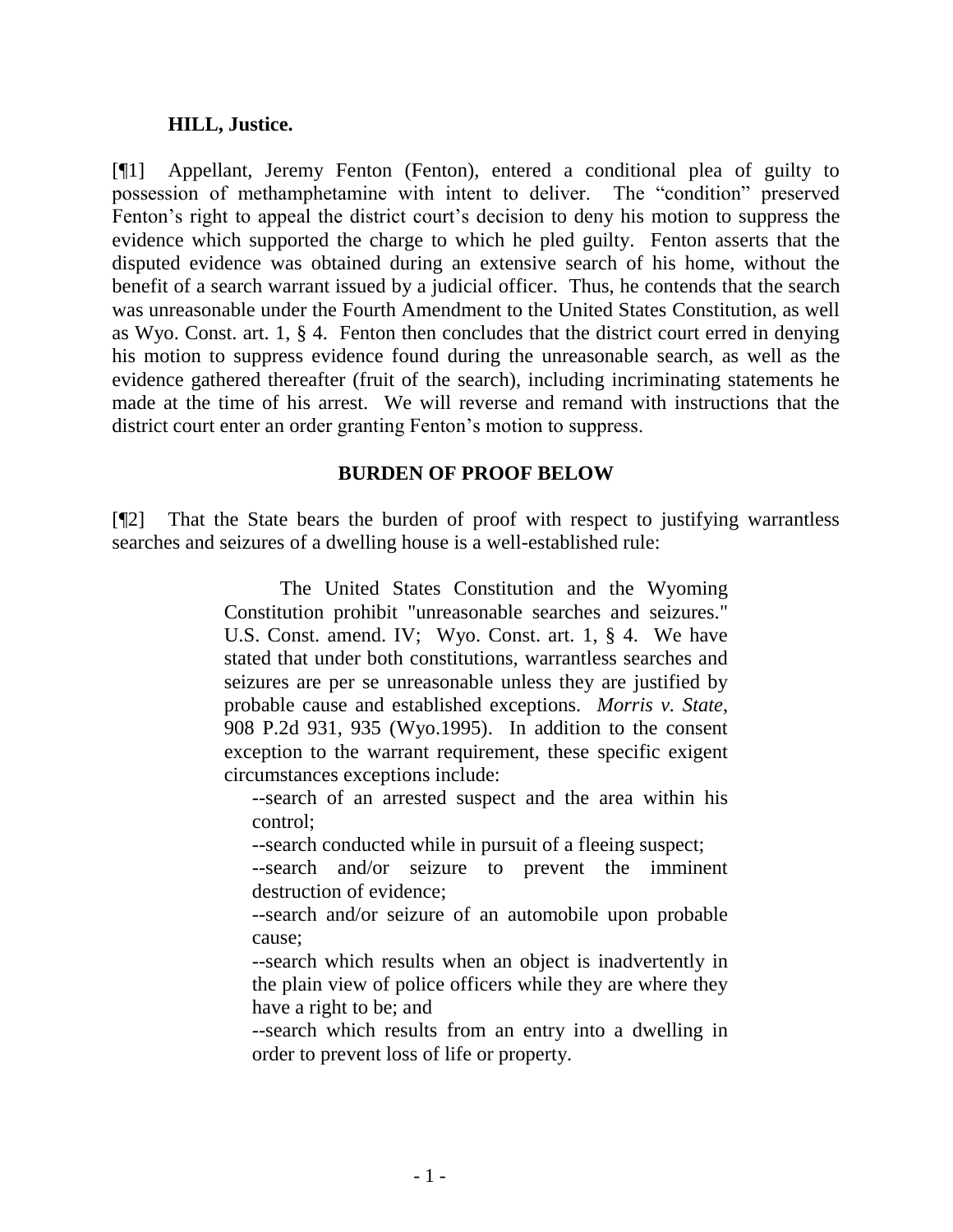*Hughes*, ¶ 11 (citing *Andrews v. State*, 2002 WY 28, ¶ 18, 40 P.3d 708, ¶ 18 (Wyo.2002)). The existence of exigent circumstances is dependent upon all of the facts or circumstances viewed in their entirety. *Hughes*, ¶ 13. When a proper objection or motion is made by a defendant, the State bears the burden of proving that one of these exceptions applies. *Mickelson v. State*, 906 P.2d 1020, 1022 (Wyo.1995); *Dickeson v. State*, 843 P.2d 606, 610 (Wyo.1992).

*Peňa v. State*, 2004 WY 115, ¶ 29, 98 P.3d 857, 870 (Wyo. 2004) (the affirmance in the *Peňa* case relied on the "emergency assistance exception," as well as an exception that is designed to prevent loss of life or property); also see *Guerra v. State*, 897 P.2d 447, 452 (Wyo. 1995).

[¶3] In this instance, the district court conducted a hearing and took evidence concerning the search and seizure at issue: "In reviewing a trial court's ruling on a motion to suppress evidence, we do not interfere with the trial court's findings of fact unless the findings are clearly erroneous…. We view the evidence in the light most favorable to the trial court's determination because the trial court has an opportunity at the evidentiary hearing to assess "the credibility of the witnesses, weigh the evidence, and make the necessary inferences, deductions, and conclusions."" *Peňa* ¶ 25, 98 P.3d at 869*.*

[¶4] We add the following because we wish to make clear that the issue presented in a case such as this is one of the most important known to Anglo-American jurisprudence:

> The Fourth Amendment to the United States Constitution protects citizens against unreasonable searches and seizures. It provides:

The right of the people to be secure in their persons, houses, papers, and effects, against unreasonable searches and seizures, shall not be violated, and no Warrants shall issue, but upon probable cause, supported by Oath or affirmation, and particularly describing the place to be searched, and the persons or things to be seized.

"It is axiomatic that the 'physical entry of the home is the chief evil against which the wording of the Fourth Amendment is directed.' " *State v. Straub*, 749 N.E.2d 593, 597 (Ind.Ct.App.2001) (quoting *United States v. United States District Court*, 407 U.S. 297, 313, 92 S.Ct. 2125, 32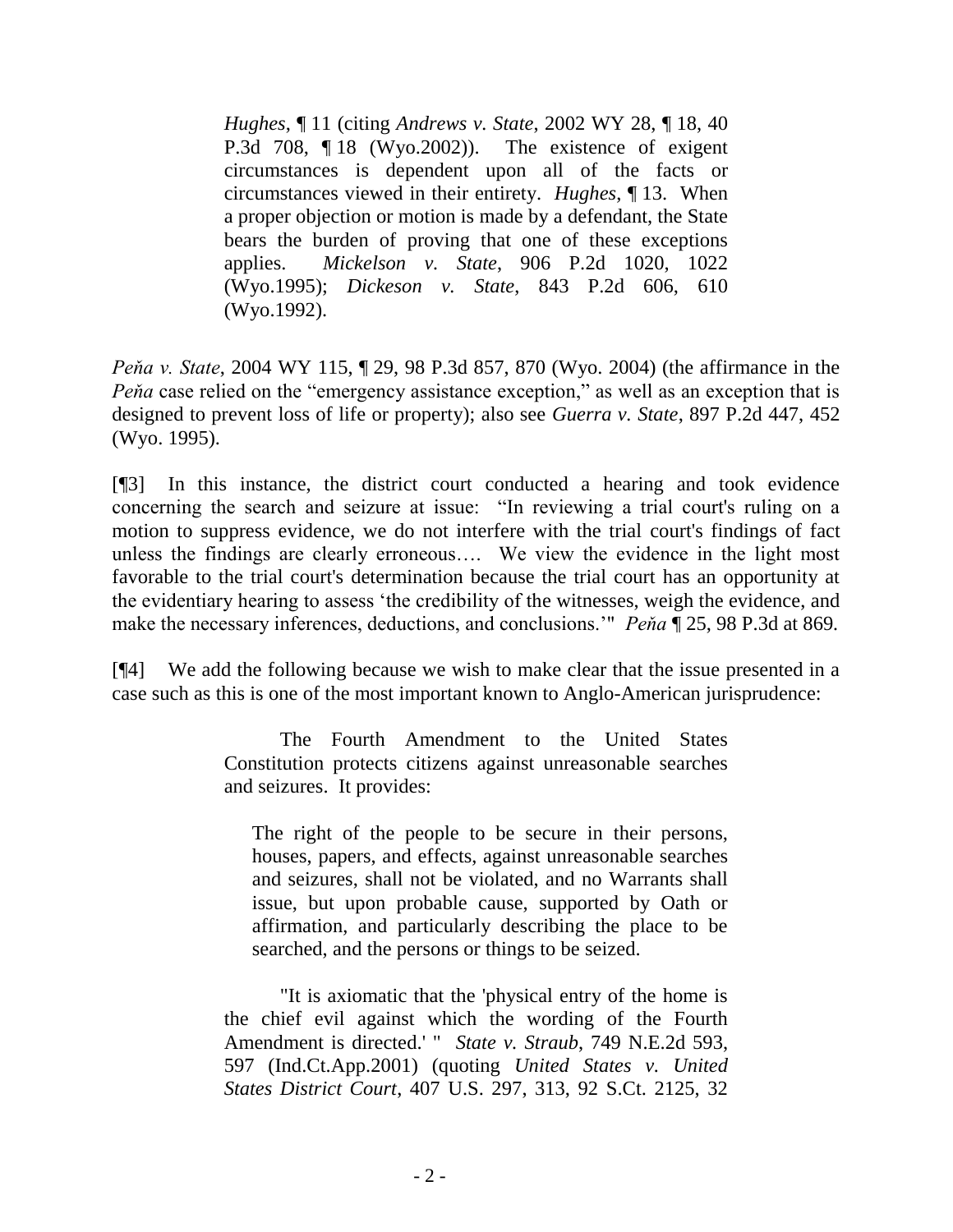L.Ed.2d 752 (1972)). "[A] home is entitled to special dignity and special sanctity and ... the proper way to search a home is to obtain a search warrant." *Brown v. State*, 738 P.2d 1092, 1094 (Wyo.1987). Thus, searches and seizures inside a home without a warrant are presumptively unreasonable, but there are a few "well-delineated exceptions to the warrant requirement." *Vassar v. State*, 2004 WY 125, ¶ 19, 99 P.3d 987, 995 (Wyo.2004). Consent and the existence of exigent circumstances are two of the exceptions to the warrant requirement. *Pena v. State*, 2004 WY 115, ¶ 29, 98 P.3d 857, 870 (Wyo.2004); *Meadows v. State*, 2003 WY 37, ¶ 24, 65 P.3d 33, 40 (Wyo.2003).

*Gompf v. State*, 2005 WY 112, ¶ 17, 120 P.3d 980, 985 (Wyo. 2005); *Rideout v. State*, 2005 WY 141, *¶* 16, 122 P.3d 201, 205 (Wyo. 2005). Both the *Gompf* case and the *Rideout* case are instructive here, because in those cases, once the police felt they had probable cause to search, they secured the premises to be searched and sought judicially supervised search warrants (or as in *Rideout* written consent of the home owner).

### **STANDARD OF REVIEW**

[¶5] The constitutionality of a particular search or seizure is a question of law that we review de novo. *Peňa* ¶ 25, 98 P.3d at 869.

### **FACTS AND PROCEEDINGS**

[¶6] The following affidavit of probable cause, dated February 9, 2005, was submitted to the circuit court in support of a warrant for Fenton"s arrest by Laramie County Deputy Sheriff Bruce Dexter:

> On February 9, 2005 at approximately 12:05 PM Deputy Bruce Dexter and Deputy Craig Harvey went to Lisa Brown"s home, 300 East Prosser, Space 152. Deputy Dexter needed to talk to Lisa Brown and Jeremy Fenton about a stolen car case he is investigating and they are suspects. Lisa Brown answered the door and let the deputies into her trailer. Jeremy Fenton was also at the residence. Deputy Harvey saw in plain view sitting on top of stereo speakers in the living room a small plastic baggie containing marijuana and marijuana residue on a piece of paper. Deputy Harvey took that as evidence. Deputy Dexter found papers from Lowes that had burnt and unburnt marijuana laying on a shelf of the coffee table in the living room. Deputies searched the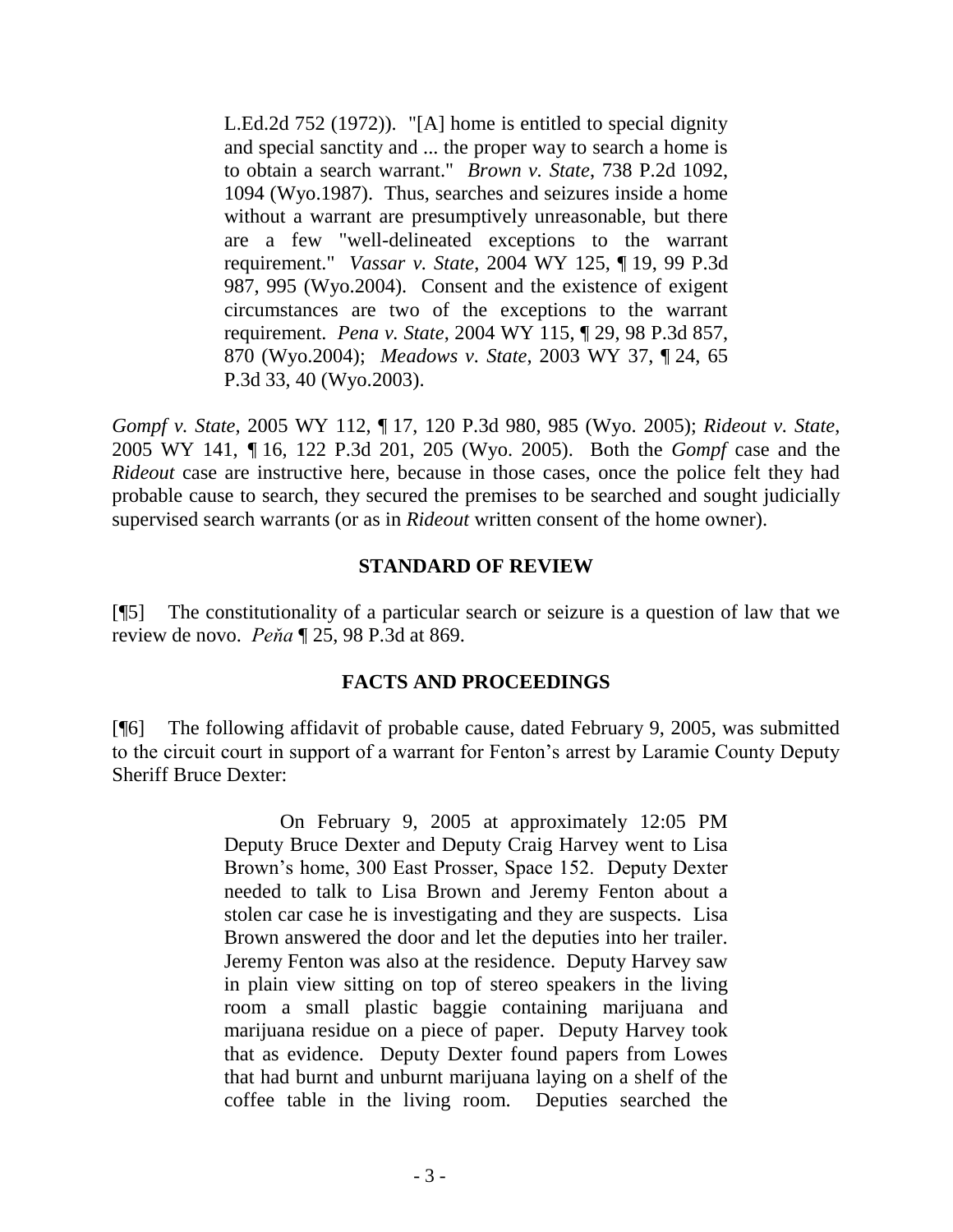residence for other evidence. There was a Brinks Home Security lock box sitting on the floor between the kitchen area and living room area. Initially Fenton and Brown said the lock box belonged to Lisa Brown"s brother, Chad Brown and they did not have a key for it. Deputy Hollenbach responded to help us at the trailer. Hollenbach found a key among a set of keys that Brown and Fenton said belonged to them. The key opened the box. Inside the box was \$1030 in cash in a black leather wallet that contained the Wyoming driver's license and Social Security card for Jeremy Fenton. There was a plastic baggie that contained numerous small baggies, 1 Gram Precision Pocket Tech electronic scale, 1 gray plastic cigarette box that contained 2 plastic baggies of crystal methamphetamine. One baggie contained approximately 5.5 grams of methamphetamine and 1 baggie contained approximately 3 grams of methamphetamine. Both tested presumptive positive for methamphetamine.

Jeremy Fenton admitted the money was his rent money and they had to lock the money in the box because they had a problem with people stealing property from the residence.

During the booking process Fenton admitted he knew the methamphetamine was in the lockbox and he told a friend he did not want the "stuff" there because he did not want to get into trouble for it.

[¶7] Fenton filed his motion to suppress on May 10, 2005. A memorandum of law in support of the motion to suppress was entered in the district court record on May 16, 2005. In it, Fenton did not contest the seizure of evidence found in plain view. On May 16, 2005, the State filed a response to the motion to suppress. In it, the State asserted that the officers were within the bounds of the law in seizing evidence that was in plain view. Relying principally on *Andrews v. State*, 2002 WY 28, 40 P.3d 708 (Wyo. 2002), the State contended that Fenton was required to assert a possessory interest in the lock box where the methamphetamine was found before he could complain of the search, and furthermore that he lacked standing to complain of the constitutionality of the search. The State then conceded that both Brown and Fenton objected to the further search of their home, but that exigent circumstances required the police to proceed with the search.

[¶8] At a hearing held on May 16, 2005, the district court heard evidence concerning the motion to suppress. The State called two witnesses in support of its burden to establish the reasonableness of the contested search and seizure. The first to testify was Deputy Sheriff Bruce Dexter. His testimony established that Fenton and Lisa Brown were suspected of stealing a car. Deputy Dexter talked with Brown via telephone on February 8, 2005, and he told her he would "be getting with her the next day."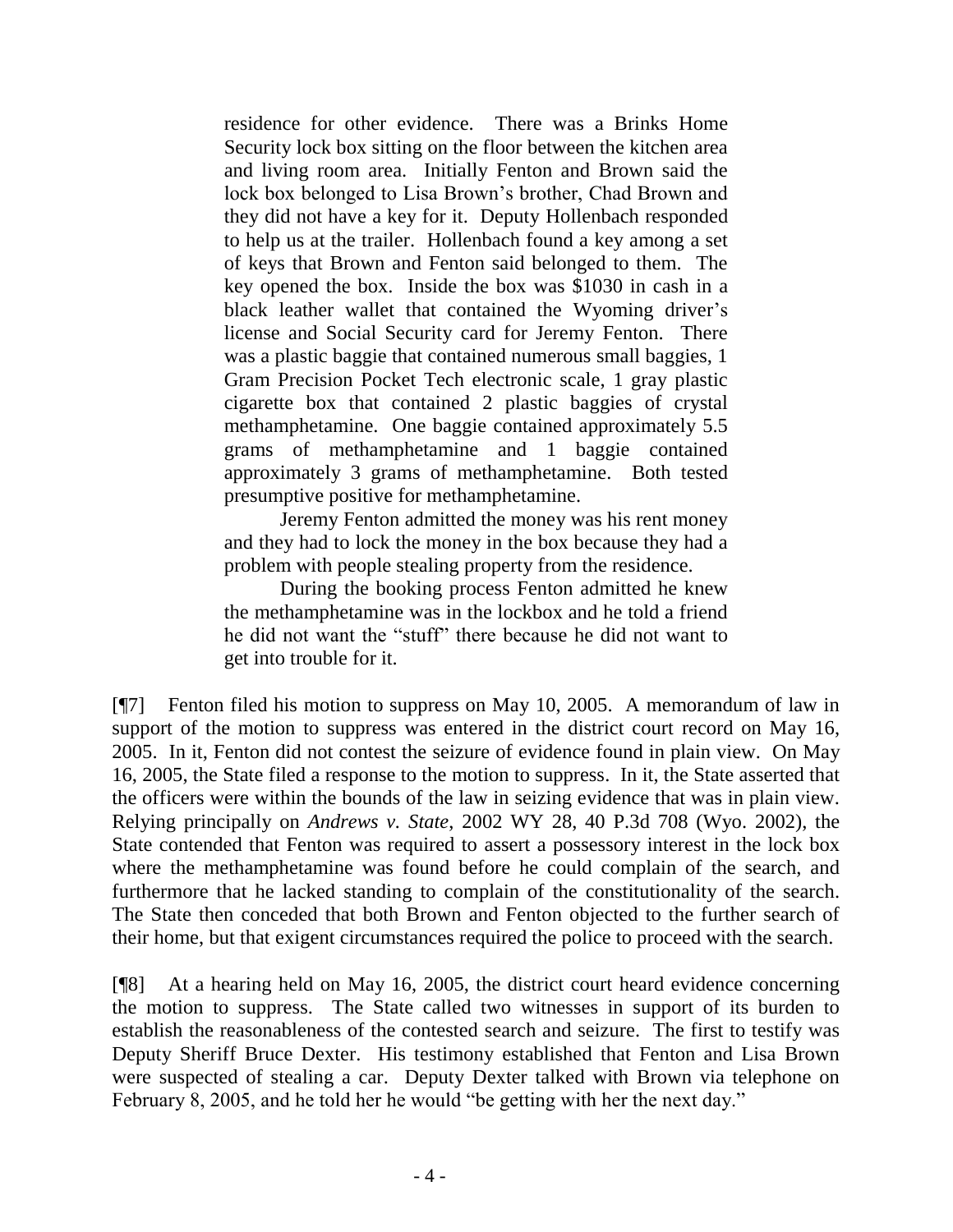[¶9] Deputy Dexter and Deputy Craig Harvey arrived at the trailer that was the home of Fenton and Brown shortly after Noon on February 9, 2005. Brown invited the deputies into her home and about that same time Fenton came into the living room area from another part of the trailer. As he entered the trailer, Deputy Harvey noticed a "little bit" of marijuana resting on a "piece of paper" on top of a stereo speaker. The "piece of paper" turned out to be a copy of some of the papers Deputy Dexter already had that related to the auto theft investigation. Both that "piece of paper" and the marijuana were seized as evidence that was in plain view. Brown said the marijuana was hers. Deputy Dexter then continued to look around the living room and on a shelf "underneath the top of the coffee table" he saw what looked like a little bit of marijuana. That was also seized as evidence. Brown took responsibility for that marijuana as well.

[¶10] At that point Dexter informed Brown he "was going to look around the rest of the trailer, that this marijuana I had found gave me probable cause to do so. So I started looking. I walked into the kitchen area. There was a big old green Army kind of duffel bag sitting on top of the counter." Dexter then walked around to the other side of the kitchen counter (the counter divided the kitchen and the living room) and looked further into the kitchen. There he found a "handheld police scanner" and a plastic baggie with about a gram of marijuana in it. Deputy Dexter grabbed the closed duffel bag and "jostled it a bit, and it sounded like it was full of glass." In fact it was full of glass, and Brown told the deputies that the duffel bag belonged to her father but the glass contents belonged to a girl they had recently kicked out of the apartment because they suspected she was using drugs.

[¶11] Deputy Dexter "continued to look around in the trailer." He noticed a black "Brinks home security lockbox" sitting on the floor right at the end of the counter. Dexter testified that the lockbox aroused his suspicions because it "would be a good place to store drugs, money. I"d already found some marijuana in there." In answer to an inquiry who owned the box, Brown said it belonged to her brother, Chad Brown. Brown denied having a key for the lockbox and, although Fenton himself didn"t speak during this interlude, Dexter assumed she was speaking for both of them. Dexter also found some keys on the kitchen counter and Brown said they were hers. Dexter tried a couple of the keys on the lockbox but was unable to open it.

[¶12] At about this time a third Deputy arrived, Deputy Hollenbach. He was in the area and apparently heard radio traffic and decided to come over and help out. As Deputy Dexter was in the process of writing a citation to Brown because of the marijuana, Deputy Hollenbach began checking the keys and eventually was able to open the lockbox. Inside the lockbox, the deputies found a man's wallet and it contained Fenton's driver"s license, social security card, and \$1,030.00 in cash. They also found glass pipes that appeared to have methamphetamine residue, a container with two baggies of methamphetamine that totaled 8.5 grams in weight, additional packaging material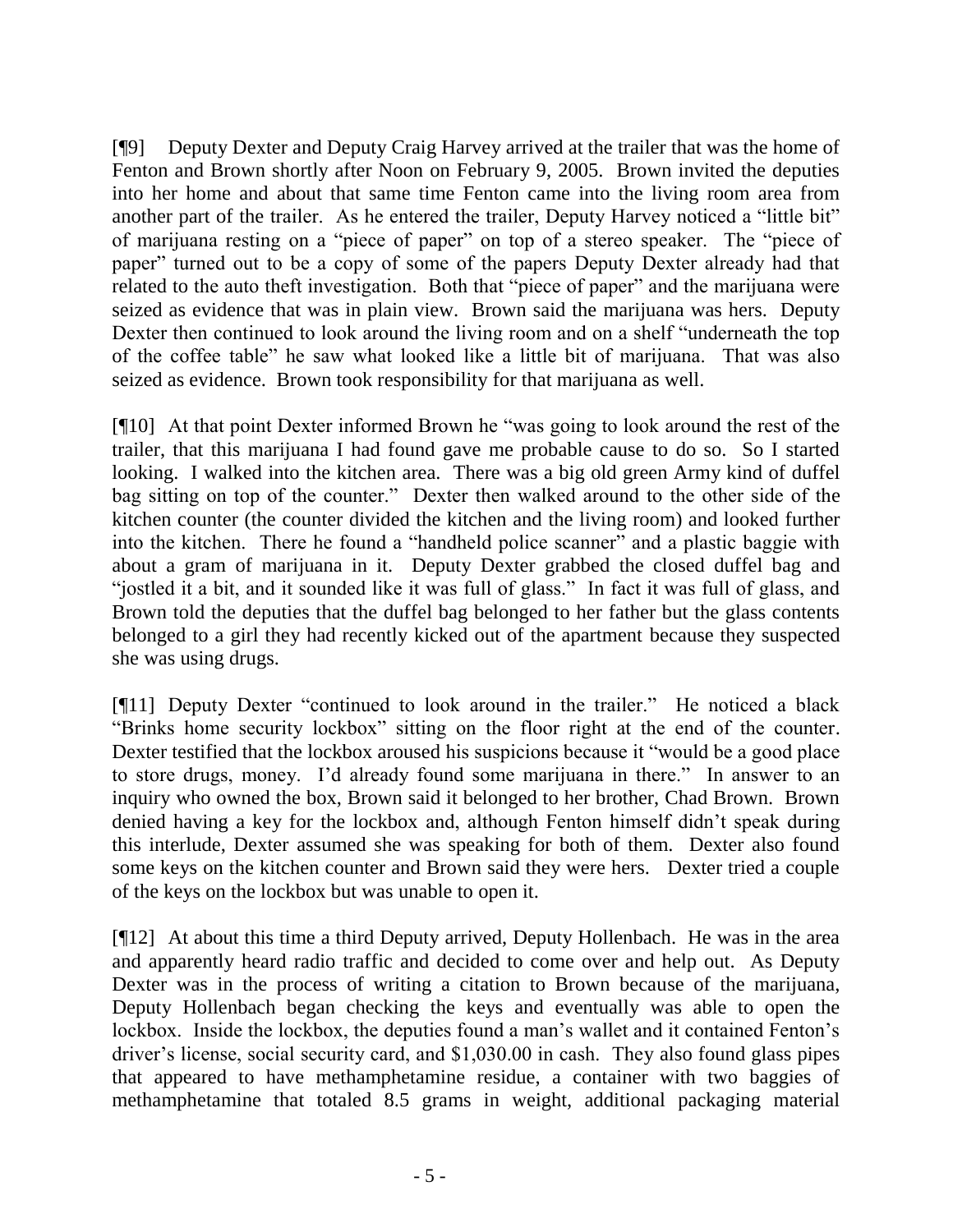(baggies) similar to those that contained the marijuana found earlier, and a small scale used for weighing out drugs. Once the lockbox had been opened, Fenton answered some questions. He stated that the money was their "rent money," and that it was in the lockbox because they had a problem with people who stayed with them, or who were invited over, stealing from them.

[¶13] Fenton was arrested and given Miranda warnings. He was then taken to jail where, with respect to the methamphetamine, he acknowledged; "I knew it was in there, I was trying to get rid of it. I didn't want to get in there." According to Dexter's testimony, Fenton also told the police at that point that he was on probation for a prior drug charge and that he had had a positive urinalysis test for methamphetamine. Fenton made no statement as to ownership of the lockbox. It was only Brown who stated that it belonged to her brother. However, Fenton did not disagree with Brown"s statement that it belonged to her brother and he never claimed it as his own. It is evident from the testimony that the deputies treated this as tacit agreement that the security box was not Fenton"s. Deputy Dexter also testified that the trailer was the home of both Brown and Fenton. We also take note at this juncture that the facts relied upon at the suppression hearing were that it was the home of both Fenton and Brown. Deputy Dexter's testimony also established that Deputy Harvey largely stayed near the front door and did the bagging of evidence, while he and Deputy Hollenbach searched the trailer. Dexter also walked "to the west end of the trailer through the kitchen area back to the bedroom, looked around."

[¶14] During cross-examination this exchange took place concerning the search of the living room:

> Q. Okay. And you decide – at that point does it go through your mind that you better start searching other places in the room that maybe these people have drugs?

> > A. Yes.

Q. And you think, well, boy, I better start looking around in here?

A. Yes.

Q. Okay. So you bend down and look at the coffee table at that point?

A. That"s exactly what I did.

Q. Okay. And how far do you have to bend down to look under that coffee table?

A. A foot and a half, two feet.

Q. Okay.

A. It was enough when I bent over.

Q. Okay. You didn"t have to get on your knees?

A. No.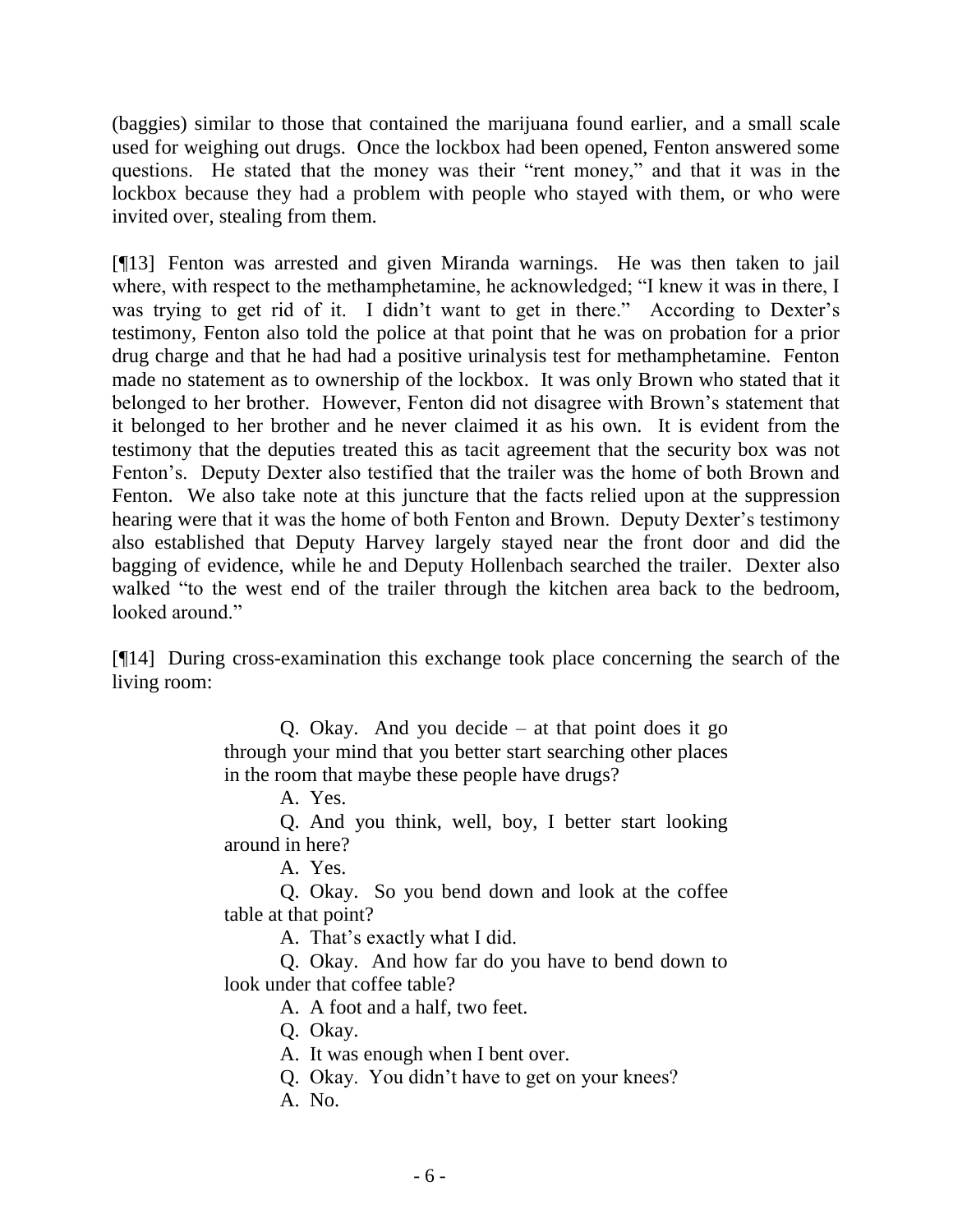Q. But you had to bend over, and you were probably touching your knees when you were looking?

A. Close to it. I don"t know if I was touching my knees but I was bent over pretty good.

[¶15] Dexter conceded that he pulled out the remainder of the items under the coffee table to "see if there was anything else," and that he looked "all over the living room and the kitchen area," as well as behind the couch. Dexter also conceded that since he had found drugs in the living room he thought he should search further, including the kitchen and under the kitchen sink. The duffel bag was found in the kitchen (although its contents were not visible). He also found another baggie of marijuana there, items that were not visible from the front door or living room. Dexter continued his general search of the remainder of the house, including the bedroom (where he found a bong and a propane torch inside a closed cabinet). He looked in, around, and under clothing in the bedroom and generally searched the bedroom (including "maybe" looking under the mattress which was on the floor), taking as evidence a radio shack book, but leaving behind a second police frequency radio. Later he found yet another larger police frequency scanner behind the couch in the living room which he did not take into evidence. The scanner could be seen from the kitchen area by someone looking out into the living room area.

[¶16] Deputy Harvey also testified. His testimony repeated much of what Deputy Dexter had to say, but added a few additional insights to the search and seizure process at issue here. For instance, he related that Brown became upset when Harvey found the first evidence of marijuana, "she became upset that we needed a warrant to search." Deputy Dexter explained to Ms. Brown that this was "in plain view, we had probable cause to search further." Deputy Harvey also testified that Fenton admitted the methamphetamine was his, which is somewhat different, and perhaps contradictory of Deputy Dexter's testimony.

[¶17] Although the next two observations are only of tangential importance to the resolution of this case, we deem them of enough significance to briefly outline them. It is clear from the transcript that the time allowed for this hearing was limited. Apparently the defense attorney had indicated the hearing wouldn"t take more than "half an hour," and the district court was concerned because "... we have people waiting back in here..." Defense counsel"s cross examination of Deputy Dexter was fairly thorough. She did cease her questioning immediately after she was interrupted by the district court, but she also indicated she was done with her cross-examination. Before beginning a much briefer cross-examination of Deputy Harvey, defense counsel looked to the district court for guidance asking, "Do you want me to go ahead? I mean, it is already 4:25." The district court indicated defense counsel should proceed, but only a few questions were asked. Second, we note that both defense counsel and the prosecutor indicated to the district court that they were not very well prepared for the hearing.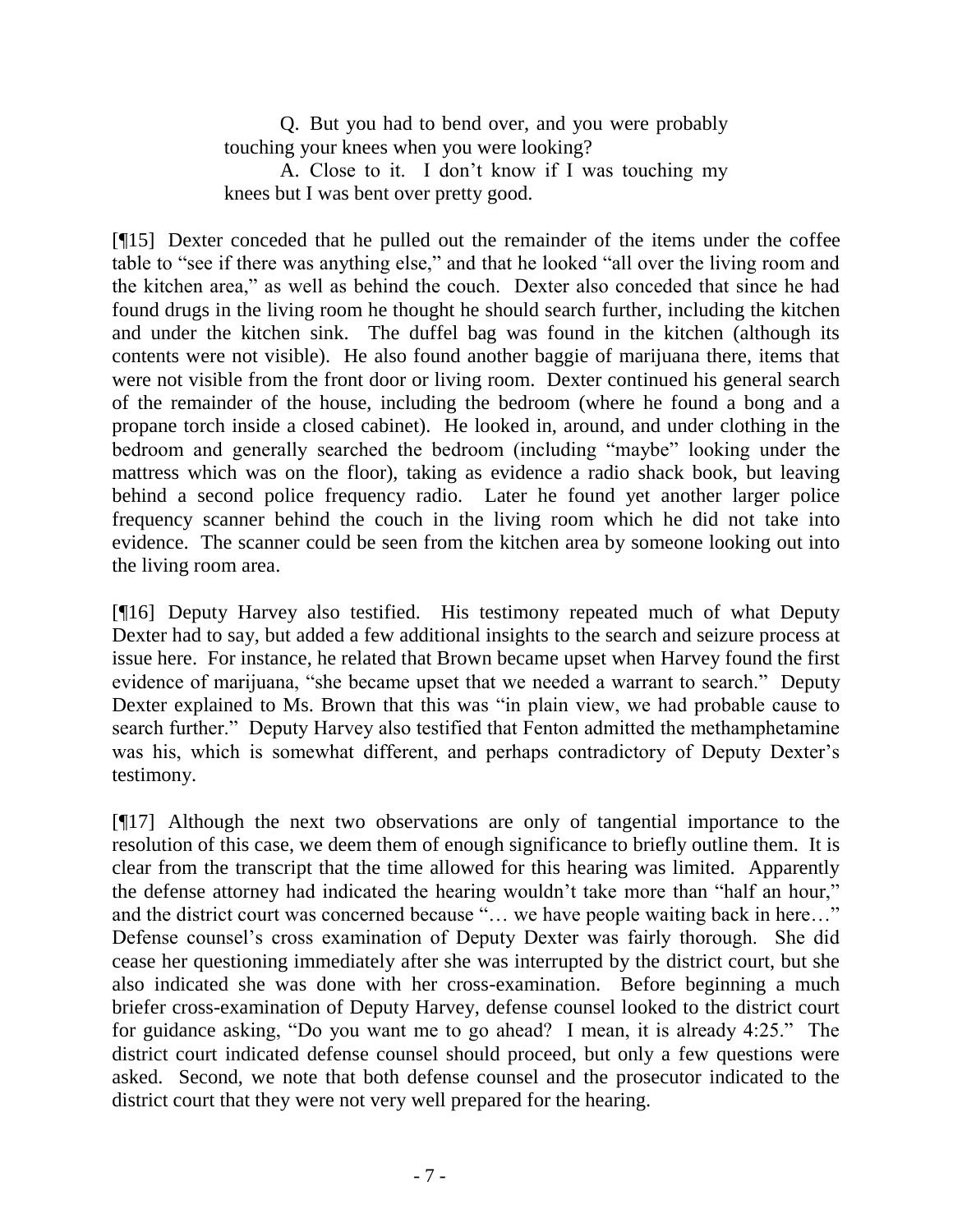[¶18] In an "Order Denying Motion to Suppress," the district court made these findings based on the information gathered at the hearing:

> In Laramie County District Court Docket 27-672, the Defendant"s Judgment and Sentence, filed October 31, 2003, placed him on probation after he pled guilty to the possession of methamphetamine with intent to deliver in violation of Wyo. Stat. §  $31-7-1031(a)(i)$  [LexisNexis] 2002). The fifth term of Defendant's probation stated that he was not to "use or possess alcohol, drugs or controlled substances or associate with those who do and shall, upon the request of law enforcement officers or probation officers submit to all tests and searches relative to the use thereof."

> On February 9, 2005, Laramie County Sheriff"s Deputies Bruce Dexter and Craig Harvey were investigating a stolen vehicle report. The deputies thought that the Defendant and his girlfriend, Lisa Brown, may have had some knowledge on the subject. The deputies went to Brown and Defendant's mobile home and knocked on the door. Brown allowed the deputies into their home. As they were discussing the theft in the Defendant's living room, Deputy Harvey noticed that there was marijuana lying on top of [a] stereo speaker in plain view. Deputy Harvey confiscated the marijuana. Ms. Brown claimed that the marijuana was hers.

> On the floor below the kitchen counter, in plain view from the living room, there was a small security lockbox. The deputies asked Brown and the Defendant, who owned the lockbox, but both denied ownership claiming that it belonged to Brown"s brother. On the counter, Deputy Hollenbach found a set of keys which Brown claimed as her own. Deputy Harvey then opened the lockbox using one of the keys on the key ring and discovered Defendant"s wallet in the lockbox, along with approximately \$1030 in cash, 8 grams of methamphetamine, a digital scale, packaging materials as are commonly used in the distribution of methamphetamine, and assorted drug-related paraphernalia. Defendant was then placed under arrest and advised of his Miranda rights. When

<sup>1</sup> We do not question the accuracy of this quotation from Fenton's probation agreement. However, it would have been better practice, certainly, for a copy of that agreement to have been included in the record by the prosecution or the district court. See *Wayt v. State*, 912 P.2d 1106, 1109 (Wyo. 1996) ("Wayt is chargeable with the knowledge that a court may take judicial notice of its own records in cases closely related to the one before it.").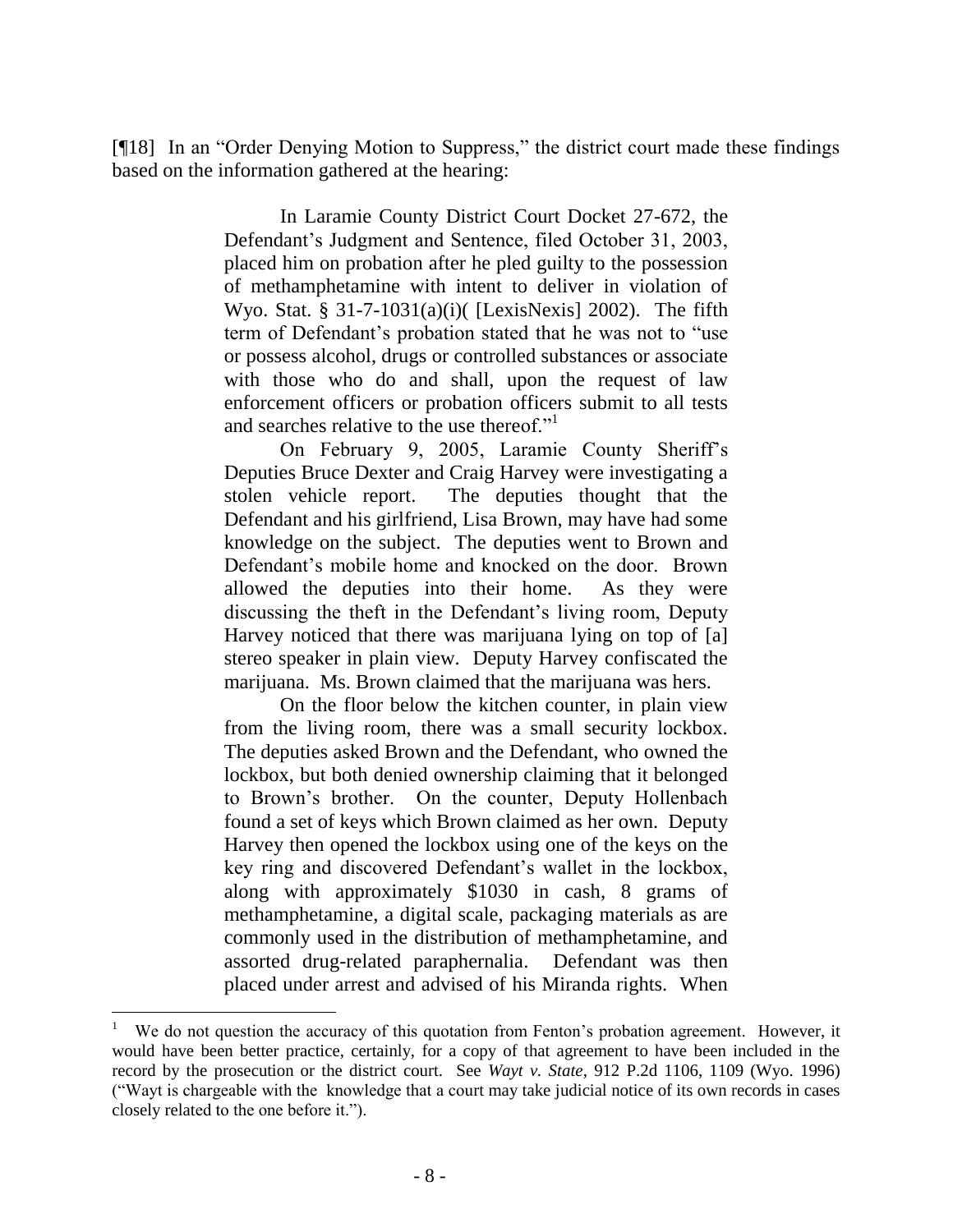questioned later, the Defendant continued to claim that the lockbox belonged to Brown"s brother but admitted that he knew the box contained methamphetamine and admitted that he was on probation for a prior drug charge.

### **DISCUSSION:**

The Fourth Amendment to the United States Constitution and Article 1, Section 4 of the Wyoming Constitution prohibit unreasonable searches and seizures. *Burgos-Seberos v. State*, 969 P.2d 1131, 1133 (Wyo. 1998). Generally, reasonableness is determined by balancing the public"s interest and the individual"s right to personal security free from arbitrary interference by law enforcement officers. *Damato v. State*, 64 P.3d 700, 704 (Wyo. 2003). Any analysis of the "reasonableness" of the seizure of the methamphetamine must take into account the probationary status of the Defendant and the specific terms contained in the order placing him on probation as well as his denial of ownership of the lockbox.

As might be expected, probationers do not enjoy the full panoply of rights which the U.S. and Wyoming Constitutions afford an ordinary citizen who is not on probation. Although a probationer is entitled to Fourth Amendment protection, a probationer does not enjoy the absolute liberty to which every citizen is entitled, but only a conditional liberty depending on special probation restrictions. *Id.* at 1257. Unlike an ordinary citizen, a warrantless search of a probationer's residence without probable cause or exigent circumstances, does not necessarily violate Fourth Amendment as long as "reasonable grounds" for such a search exist. *Id*.

In *Jones v. State*, the Wyoming Supreme Court recognized the validity of a condition of probation requiring the probationer to submit to searches upon demand by law enforcement. 41 P.3d at 1258. In *Jones*, the Court stated:

We hold that in cases where the unlawful possession, consumption, or abuse of alcohol or a controlled substance was an element or contributing factor in the underlying crime, or where the evidence at sentencing suggests that the unlawful possession, consumption or abuse of alcohol or a controlled substance will likely affect a defendant"s rehabilitation and the prospect of future criminal conduct,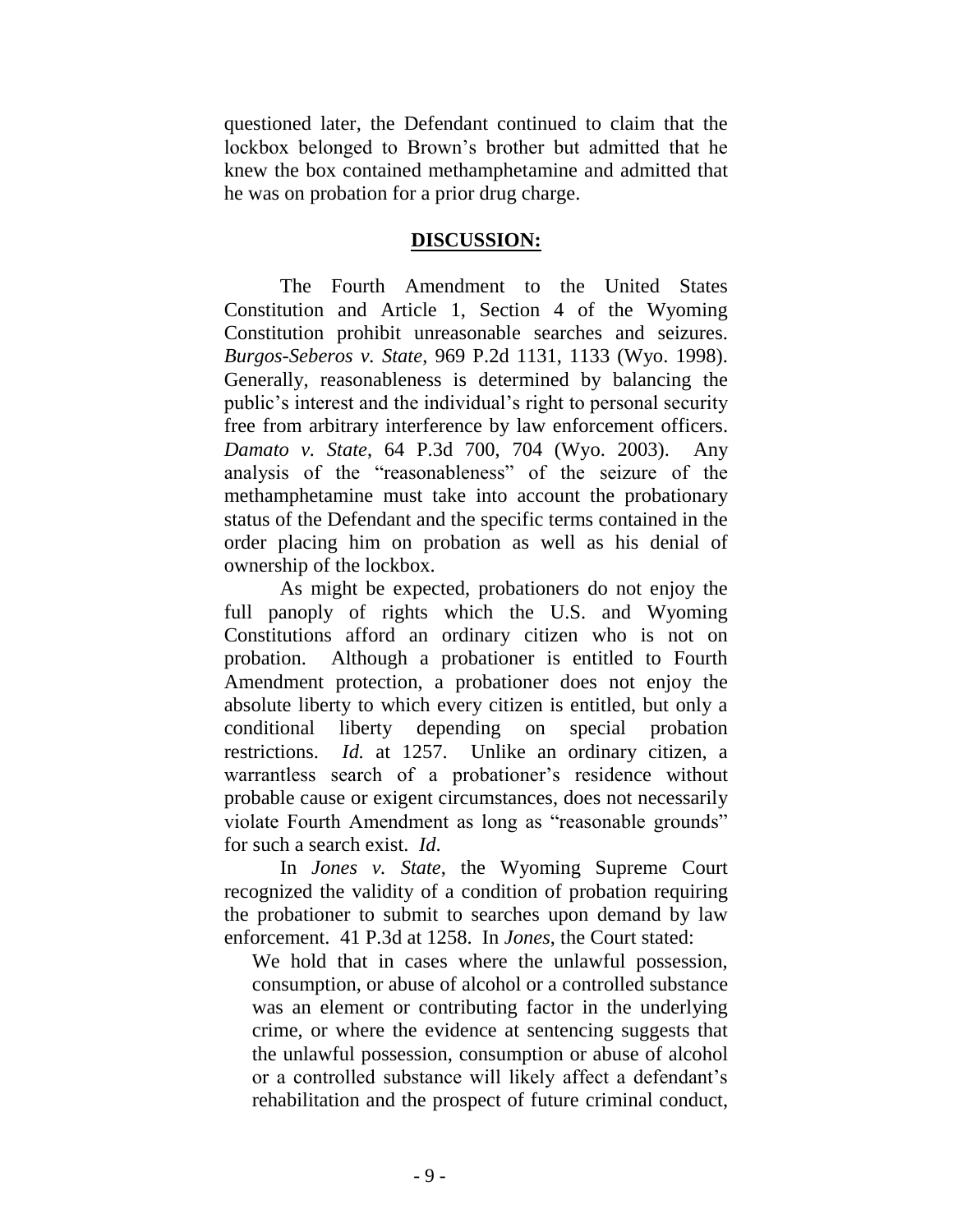reasonable grounds exist to include as a probationary condition random searches of the defendant, his residence and his vehicle for the presence of the offending substances.

*Id.* at 1258. However, Jones also provides that in order for the warrantless search provision to be constitutional, it must also be reasonable. *Id.*

*Nixon v. State*, 18 P.3d 631 (Wyo. 2001) holds a warrantless search of a probationer"s home must be based upon a reasonable suspicion that the defendant was engaged in unlawful activity. *Nixon*, 18 P.3d at 636. The officer "must be able to point to specific and articulable facts that, taken together with rational inference from those facts, reasonably warrant a belief … that a condition of parole has been or is being violated. *Id.*

The Court finds that the deputies were legally upon the premises, that they had reasonable cause to believe that the Defendant was violating at least one of the terms of his probation and that as a result the Defendant was obliged to submit to searches relative to his use of drugs.

There is an alternative theory upon which the Court may rely in determining whether the motion should be granted. In order to object to the legality of the search the Defendant must have an expectation of privacy in the item searched. *Andrews v. State*, 40 P.3d 708, 712-13 (Wyo. 2002). A defendant has no expectation of privacy in an object searched if he "abandons" the object searched. *Id.* at 713. *See also United States v. Garzon*, 119 F.3d 1446, 1449  $(10<sup>th</sup>$  Cir. 1997). Consequently, the Defendant lacks standing to complain of an illegal search or seizure of property which he has abandoned or of which he has disclaimed ownership. *Garzon*, 119 F.3d at 1449. A person abandons an object when he explicitly disclaims an interest in the object. *Id.* at 1452. Given that both Brown and the Defendant affirmatively asserted that the lockbox, which was in plain view to the officers legally on the premises, belonged to a third party, the Defendant has no expectation of privacy in the box and as a result the Defendant has no standing to object to the legality of the search of the lockbox.

# **CONCLUSION:**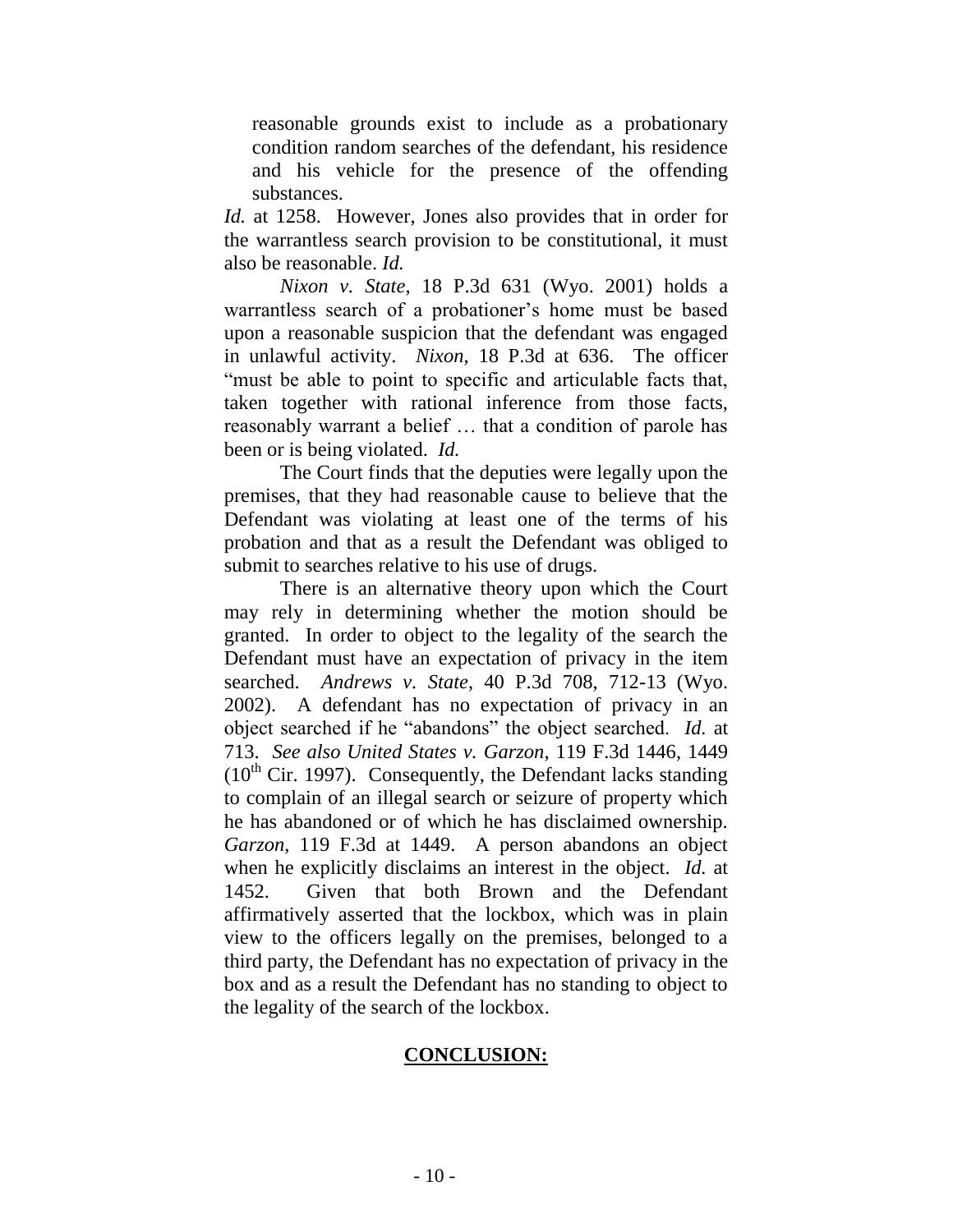In conclusion, the Court finds that the warrantless search of Defendant's residence was proper for several reasons. The deputies were legally on the premises based on the fact that Brown let them into the house. After the deputies saw the marijuana in plain view, they had reasonable suspicion to believe that the Defendant/probationer was committing a drug crime or at a minimum associating with someone who was in possession of drugs which was also prohibited by the probationer"s judgment and sentence. Defendant was required by the conditions of his probation to submit to random searches by law enforcement relative to the use of drugs or alcohol. Secondly, because both the Defendant and Ms. Brown denied ownership of the lockbox and asserted that the box belonged to a third person, the Defendant has no standing to object to the legality of the seizure and search of the lockbox. Therefore, the Court finds that no Fourth Amendment violation transpired.

### **DISCUSSION**

[¶19] Our analysis will be brief because there is not much to be said about the issues raised. We conclude that the resolution of this case has nothing to do with the law that relates to searches and seizures conducted pursuant to the terms of a probation/parole agreement. That was not an issue even broached during the hearing on the motion to suppress, it was not a factor in the police officer's presence at the Fenton/Brown home, and the police officers were not aware that Fenton was on probation -- although discovery of that information was only a phone or radio call away. The district court erred as a matter of law to the extent it relied upon the terms of the probation agreement in denying the motion to suppress. See *People v. Sanders*, 31 Cal.<sup>4th</sup> 318, 2 Cal.Rptr. 3d 630, 73 P.3d 496, 505 (Cal. 2003).

[¶20] With respect to the other issues at large, we will note only that the search at issue here was per se unreasonable under the governing law, as has been the case since the institution of the Constitutions we are called upon to interpret. The burden was on the State to prove by a preponderance of the evidence that there was some exception or circumstance that demonstrated that the search was not unreasonable. The State failed to meet that burden and, therefore, we are compelled to conclude that the search was unreasonable as a matter of law. The *Andrews*<sup>2</sup> case is simply not in point, and it does not support a conclusion that Fenton lacked standing to challenge the search of the

<sup>2</sup> In *Andrews* the search involved property belonging to Andrews, but which was located in his parents' house. Andrews agreed to allow a search of two duffel bags, but denied that a third duffel bag was his. His parents consented to the search of the third bag, and we held that he lacked standing to challenge the search. *Andrews*, ¶¶ 7-28, 40 P.3d at 710-14.